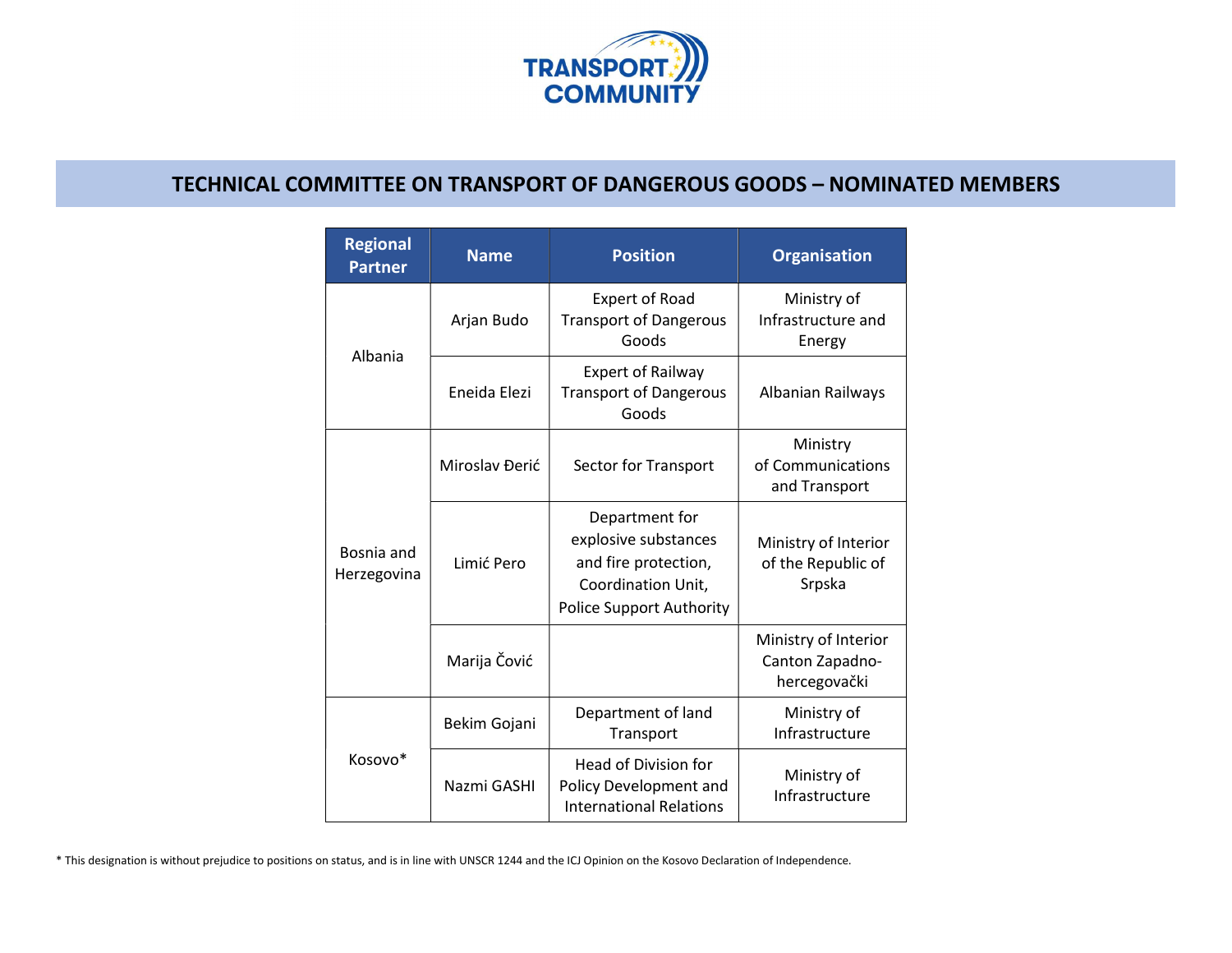

| <b>Regional</b><br><b>Partner</b> | <b>Name</b>                     | <b>Position</b>                                                                                                         | <b>Organisation</b>                                             |
|-----------------------------------|---------------------------------|-------------------------------------------------------------------------------------------------------------------------|-----------------------------------------------------------------|
| Montenegro                        | Sandra<br>Racković              | Head of the Section for<br>Prevention                                                                                   | Ministry of Interior<br>Directorate for emergency<br>management |
|                                   | Dejan<br>Marunović              | Head of the Section for Traffic<br>and Transport of Dangerous<br>Goods and Control of<br><b>Technical Documentation</b> | Ministry of Interior Directorate<br>for Emergency Management    |
|                                   | Zerina<br>Kardović              | Adviser<br>Directorate for International<br>Cooperation and EU Funds                                                    | Ministry of Capital Investments                                 |
|                                   | <b>Barbara</b><br>Pilastro      |                                                                                                                         | Ministry of Capital Investments                                 |
|                                   | Tamara<br>Djurović              |                                                                                                                         | Ministry of Ecology, Spatial<br>Planning and Urbanism           |
|                                   | Slavko<br>Radonjić              |                                                                                                                         | <b>Environment protection Agency</b><br>of Montenegro - EPA     |
|                                   | Vesna Bigović                   | Department of Environmental<br>Inspection                                                                               | Administration for Inspection<br><b>Affairs</b>                 |
| <b>North</b><br>Macedonia         | Julijana<br>Atanasova           | <b>Assistant Head of Department</b><br>for road transport                                                               | Ministry of Transport and<br>Communications                     |
|                                   | Svetlanka<br>Popovska,<br>M.Sc. | Assistant head of the Railway<br>Department                                                                             | Ministry of Transport and<br>Communications                     |
|                                   | Jovan<br>Jancevski              | Acting Head of Unit for<br><b>Transport of Dangerous</b><br>Goods                                                       | Ministry of Transport and<br>Communications                     |
| Serbia                            | Bojan<br>Miljkovic              | Head of Section of Transport<br>of Dangerous Goods - the<br>Department of Air Traffic                                   | Ministry of Construction,<br>Transport and Infrastructure       |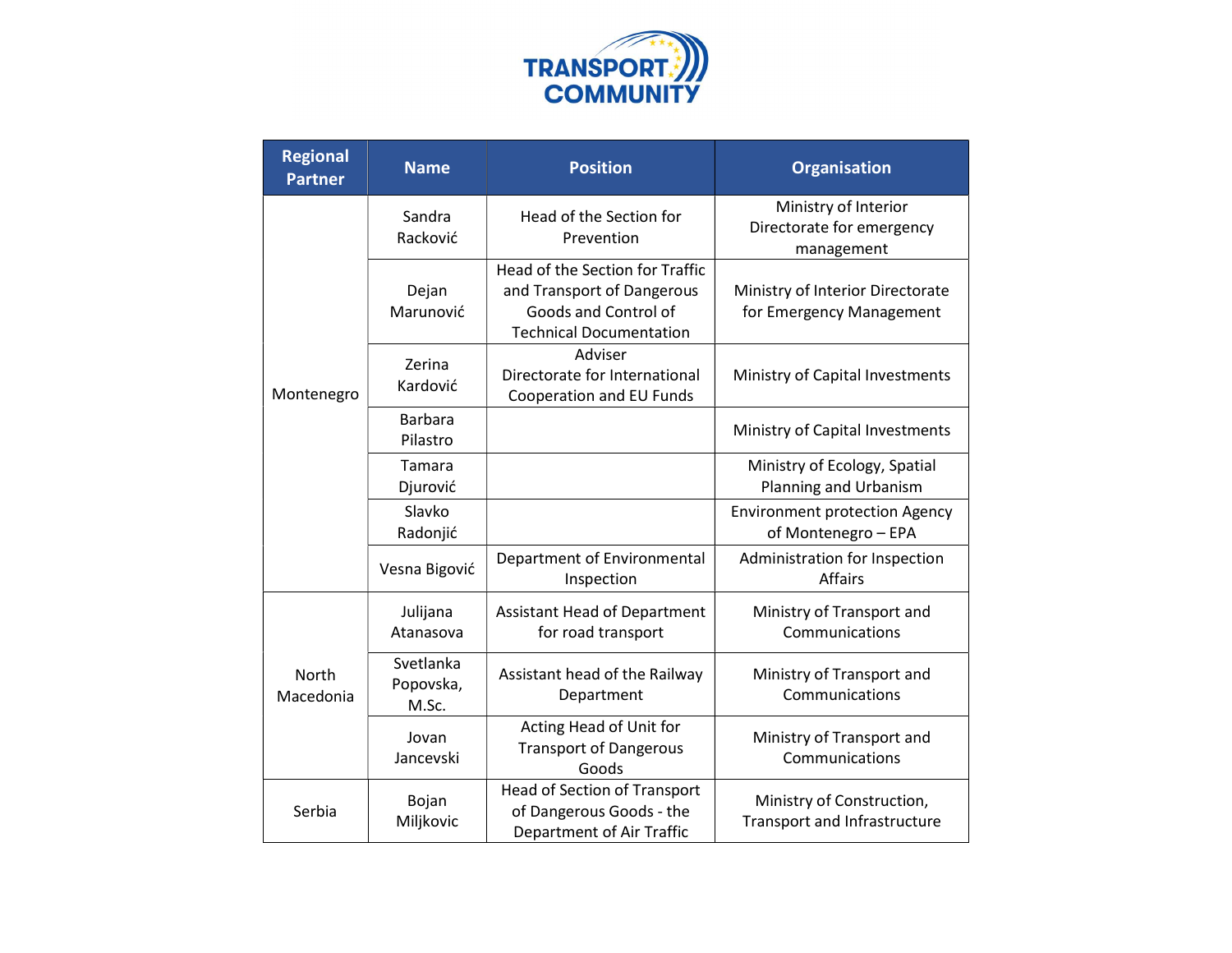

|             | Advisor                 | Ministry of Construction,    |
|-------------|-------------------------|------------------------------|
| Ana Senicic | Section of Transport of | Transport and Infrastructure |
|             | Dangerous Goods         | Department of Air Traffic    |

| <b>Organization</b>    | <b>Name</b>                         |                                             | <b>Organisation</b>                                                   |
|------------------------|-------------------------------------|---------------------------------------------|-----------------------------------------------------------------------|
| European<br>Commission | Roberto<br>Ferravante               | Senior Expert                               | DG MOVE - C.2 Road Safety - DG<br><b>MOVE</b>                         |
|                        | Mircea Ionescu                      | <b>Seconded National Expert</b>             | DG MOVE - C.2 Road Safety - DG<br><b>MOVE</b>                         |
|                        | Lennart<br>Grundberg                | Policy officer                              | DG GROW D.3 - Market<br>Surveillance                                  |
| <b>ERA</b>             | Emmanuel<br>Ruffin                  | Coordinator Transport of<br>Dangerous Goods | Railway Systems Department -<br>European Union Agency for<br>Railways |
| EU DEL<br>Montenegro   | Malte Engelien                      |                                             |                                                                       |
|                        | Ivan LAGATOR                        |                                             |                                                                       |
| EU DEL                 | Juan                                |                                             |                                                                       |
| Kosovo                 | ZARATIEGUI                          |                                             |                                                                       |
| EU DEL Serbia          | <b>Sakellaris</b><br><b>Hourdas</b> |                                             |                                                                       |
|                        | Petar SPASIC                        |                                             |                                                                       |
| <b>EU DEL North</b>    | Manuela                             |                                             |                                                                       |
| Macedonia              | <b>MANOLIS</b>                      |                                             |                                                                       |
|                        | Andrea Marco                        | Head of Section, Economic                   |                                                                       |
| EU DEL                 | Vera                                | and Social development                      |                                                                       |
| Albania                |                                     | Programme Officer                           |                                                                       |
|                        | Entela Sulka                        | Transport, Tourism/Culture                  |                                                                       |
|                        |                                     | and Telecommunication                       |                                                                       |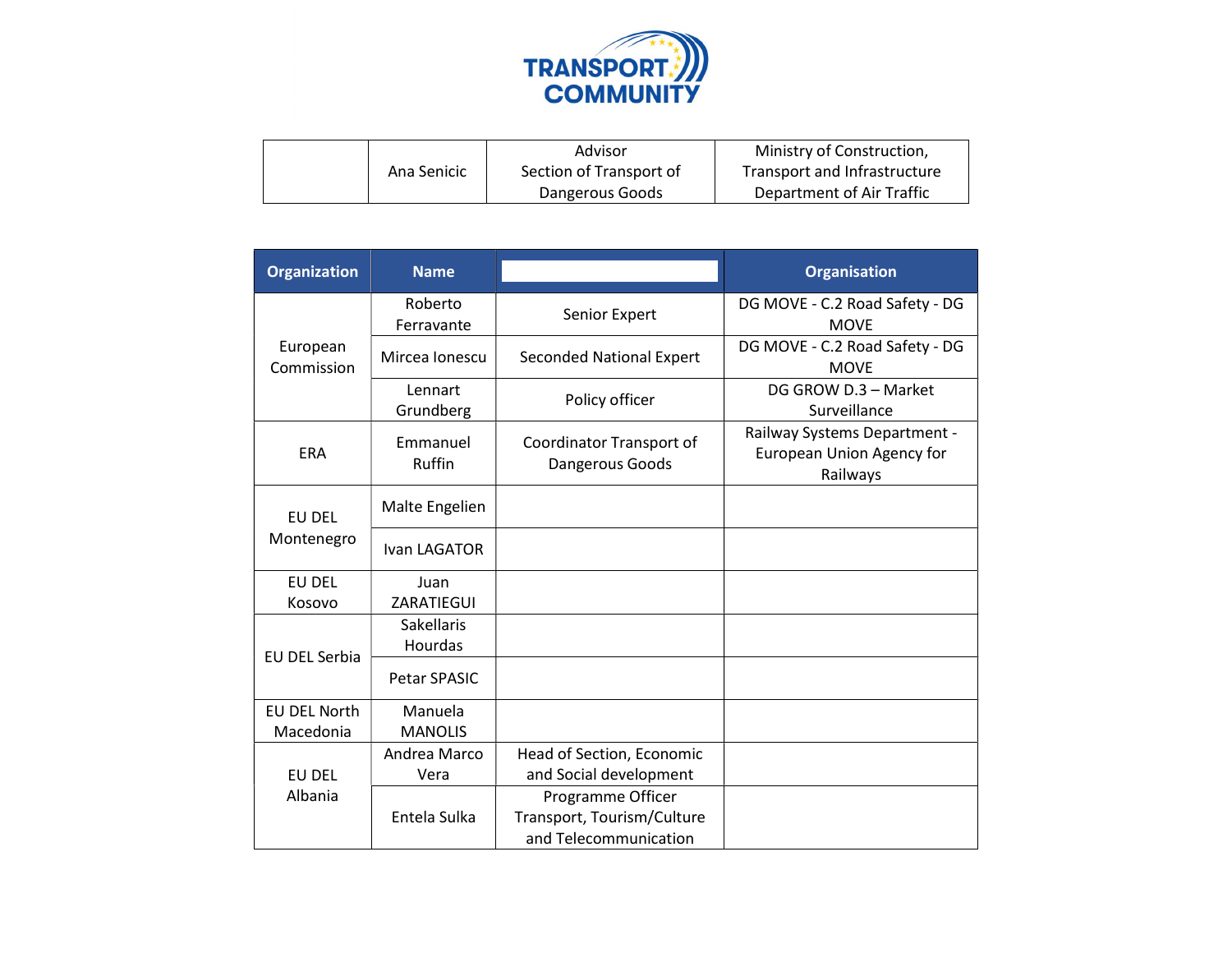

|                                     | Ardian METAJ              | Programme Officer -<br><b>Transport and WBIF</b><br>Coordination                                                                                     |                                                                                   |
|-------------------------------------|---------------------------|------------------------------------------------------------------------------------------------------------------------------------------------------|-----------------------------------------------------------------------------------|
| EU DEL Bosnia<br>and<br>Herzegovina | Goran<br><b>FILIPOVIC</b> |                                                                                                                                                      |                                                                                   |
| <b>UNECE</b>                        | <b>Romain Hubert</b>      | Section Chief - Secretary of<br>the Committee and SCETDG,<br>the RID/ADR/ADN Joint<br>Meeting and the ADN Safety<br>and Administrative<br>committees | <b>United Nations Economic</b><br><b>Commission for Europe</b>                    |
|                                     | Sabrina<br>Mansion        | Secretary of the Working<br>Party on the Transport of<br>Dangerous Goods (WP.15)                                                                     | <b>United Nations Economic</b><br><b>Commission for Europe</b>                    |
| UIC                                 | Joost<br>Overdijkink      | Senior Advisor                                                                                                                                       | International Union for Railways -<br>UIC                                         |
| <b>FEPORT</b>                       | <b>Francis Sabio</b>      | <b>QHSSE</b> committee chair                                                                                                                         | Federation of European Private<br>Port Companies and Terminals -<br><b>FEPORT</b> |
| UIP                                 | Rainer<br>Kogelheide      | Kogelheide Consulting                                                                                                                                | <b>INTERNATIONAL UNION OF</b><br><b>WAGON KEEPERS UIP</b>                         |
| <b>EIGA</b>                         | Christophe Di<br>Giulio   | <b>Technical Director</b>                                                                                                                            | The European Industrial Gas<br><b>Association - EIGA</b>                          |
| <b>EIGA</b>                         | Christoph<br>Schütz       | Manager Logistics and Trailer<br>Technics                                                                                                            | <b>Messer Group GmbH</b>                                                          |
| <b>IRU</b>                          | Aldo CELASCO              | <b>Head of Techncial Affairs</b>                                                                                                                     | <b>World Road Transport</b><br>Organisation - IRU                                 |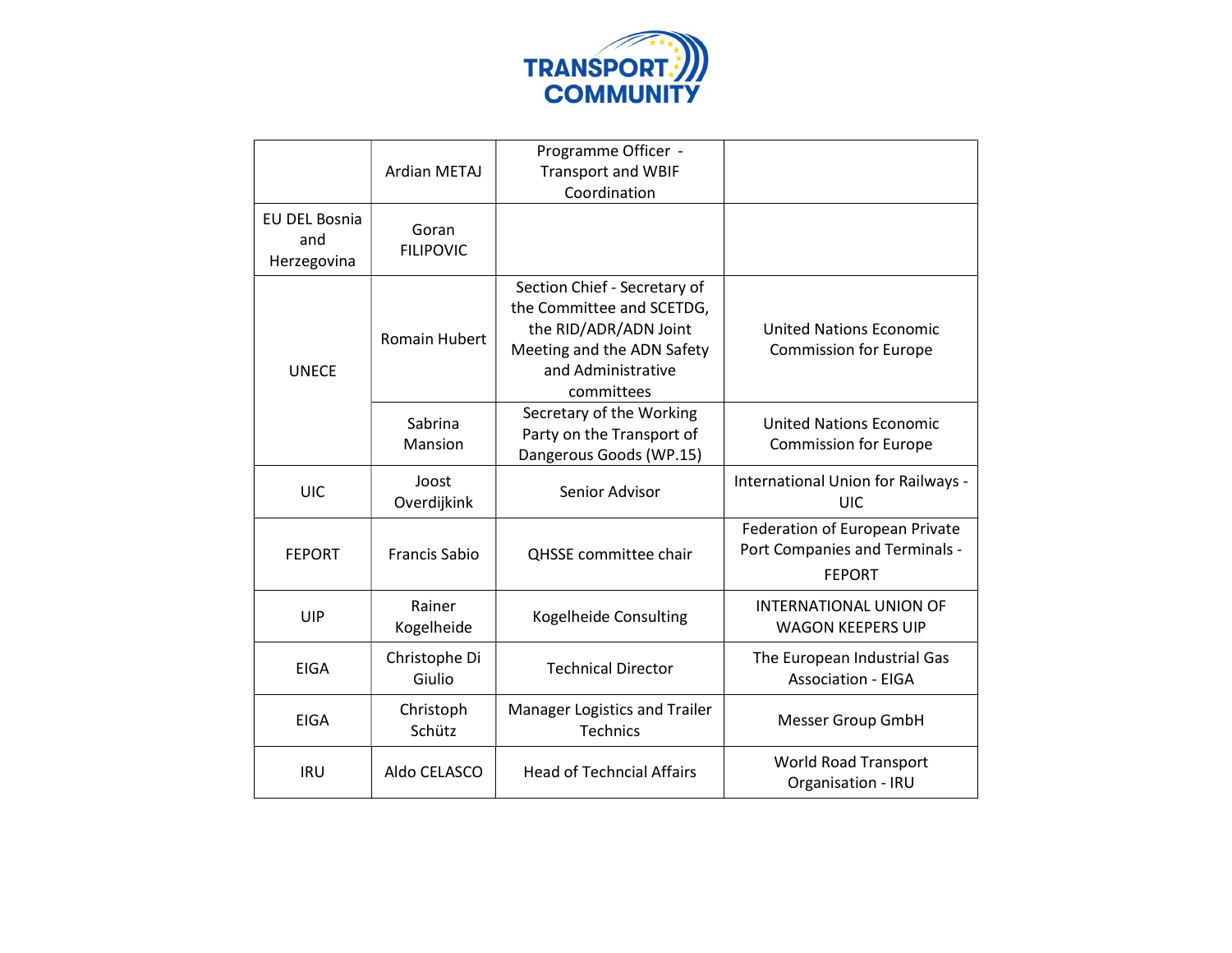

| <b>EU MS</b>  | <b>Name</b>               | <b>Position</b>                                                                                | <b>Organisation</b>                                                                                   |
|---------------|---------------------------|------------------------------------------------------------------------------------------------|-------------------------------------------------------------------------------------------------------|
| Estonia       | Priit Tuuna               | Specialist of Road and Railways<br>Department                                                  | <b>Estonian Ministry of Economic</b><br><b>Affairs and Communications</b>                             |
|               | Maanus Urb                | Chief specialist of Technical<br>Department                                                    | <b>Estonian Consumer Protection</b><br>and Technical Regulatory<br>Authority                          |
|               | Lauri Kütt                | Chief specialist of Technical<br>Department                                                    | <b>Estonian Consumer Protection</b><br>and Technical Regulatory<br>Authority                          |
|               | Toomas<br>Korenev         | Officer                                                                                        | Police                                                                                                |
|               | Helari Holm               | Roadworthiness expert                                                                          | <b>Estonian Transport</b><br>Administration                                                           |
| France        | Claude<br>PFAUVADEL       | Head of Mission for Transport<br>of Dangerous Goods                                            | Ministry for the Ecological<br>Transition                                                             |
|               | Ariane Roumier            | Mission for Transport of<br>Dangerous Goods                                                    | Ministry for the Ecological<br>Transition                                                             |
| <b>GREECE</b> | Eirini PAVLI              | Expert                                                                                         | Department of Railway<br>Interoperabillity and<br>Safety/Ministry for Infrastructure<br>and Transport |
| Germany       | <b>Torsten Tracht</b>     | ADCO Deputy-Chair                                                                              | Zentralstelle der Länder für<br>Sicherheitstechnik (ZLS)                                              |
| Latvia        | <b>Juris Pakalns</b>      | <b>Transport and Communications</b><br>security division                                       | Ministry of Transport of the<br>Republic of Latvia                                                    |
| Latvia        | Grenada Sofia<br>Demakina | <b>Deputy HoD Technical Products</b><br><b>Surveillance Division</b><br><b>ADCO Chair TPED</b> | <b>Consumer Rights Protection</b><br>Centre Latvia                                                    |